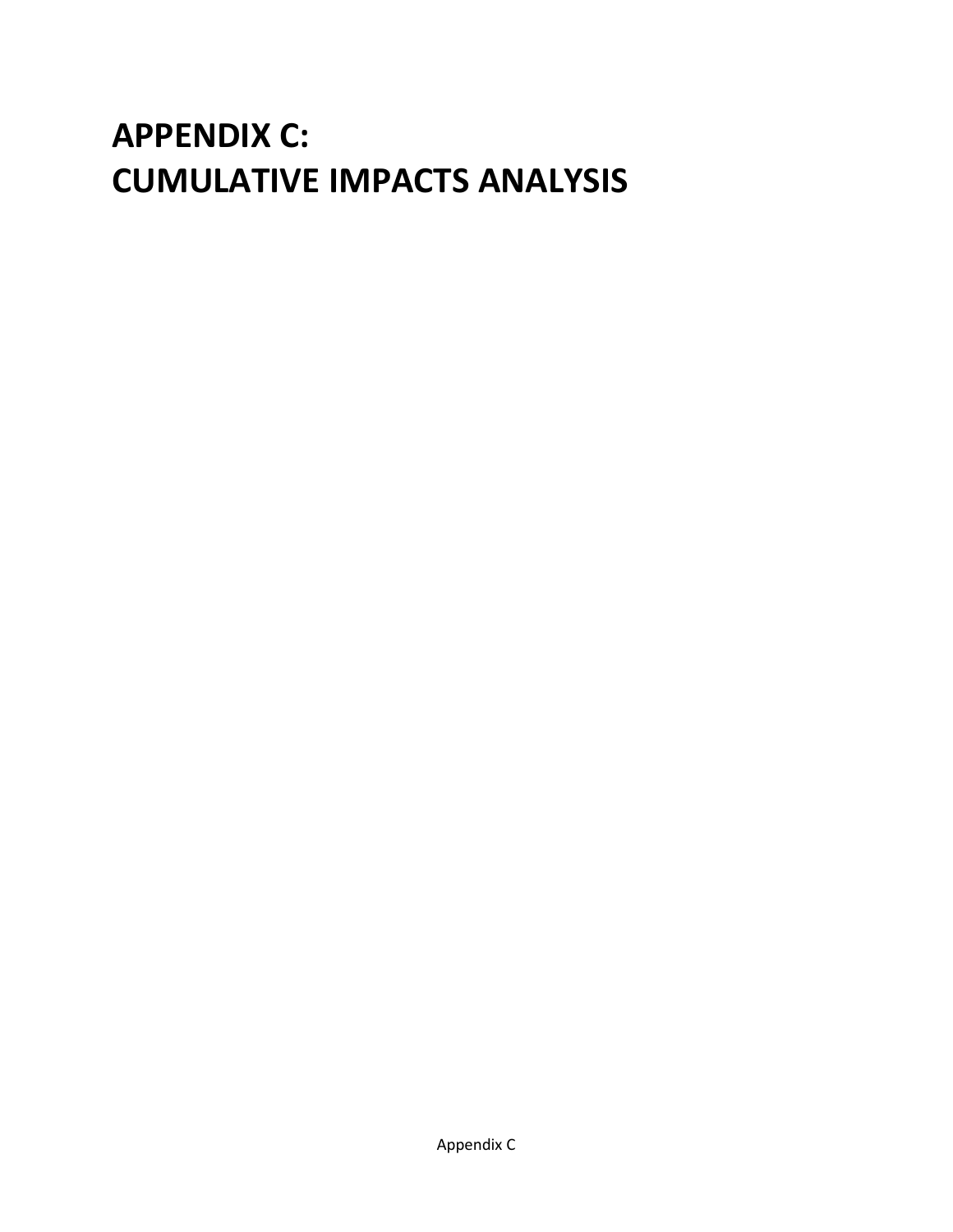## Introduction

This purpose of this Appendix is to provide a follow-up review and update of the Cumulative Impacts Analysis (CIA) prepared and submitted by the Wyoming Department of Transportation (WYDOT) under provisions of the National Environmental Policy Act (NEPA) (1970, as amended) for the Pathway Project (Path 22 East Segment), project number: WY11001 WY22. A review of the CIA for the Path 22 Middle Phase 2 Section was part of the SETTLEMENT AGREEMENT (Hereafter, "Agreement") among the parties listed in the pre-recital section of the Agreement and effective on June 22, 2015. The specific reference for this follow-up is found in Section 1.b. of the Agreement, "NEPA Categorical Exclusion Follow-Up".

There is no federal nexus such as federal funding or permitting for the Middle Phase 2 segment (the current project) hence no CatEx or application of the NEPA was required or appropriate since there was not a discretionary federal action. However, as a good faith effort in adhering to the Agreement, Teton County has provided the following review of cumulative impacts within approximately one-half mile of the proposed project.

# Background

#### CUMULATIVE IMPACTS ANALYSIS

Cumulative impacts are defined under 40 CFR 1508.7 as:

*"…the impact on the environment which results from the incremental impact of the action when added to other past, present, and reasonably foreseeable future actions regardless of what agency (Federal or non-Federal) or person undertakes such other actions. Cumulative impacts can result from individually minor but collectively significant actions taking place over a period of time".*

## Past and Future Impacts

In this case "past" is defined as within the previous 5 years. "Future" is defined as those impacts that have been specifically identified as likely to occur within the reasonable planning horizon of the next 5 to 10 years. Within the recent past there have been marginal impacts within a half mile of the Path 22 Middle Phase 2 Pathway Project, including the following:

- In 2007, the connector pathway and underpass near Teton Science Schools' were completed at the site of an old cattle underpass that dates back to the 1960s. Since then, signs have been installed along this section.
- In 2012, Silver Star Communications installed a fiber optic line along the north side of WY22. The fiber optic line was placed in conduit and buried with only minimal impacts to geology and soils and potential introduction of noxious species to disturbed areas. In 2014, Silver Star Communications added additional cabinets at intervals along the fiber optic line. Prior to 2012, other fiber optic and communication companies installed buried line on the south side of WY22.
- In 2010, Teton Search and Rescue constructed a 10,500 square foot facility, including a heliport with an enclosed helicopter storage, equipment storage, and a training area located on WY22.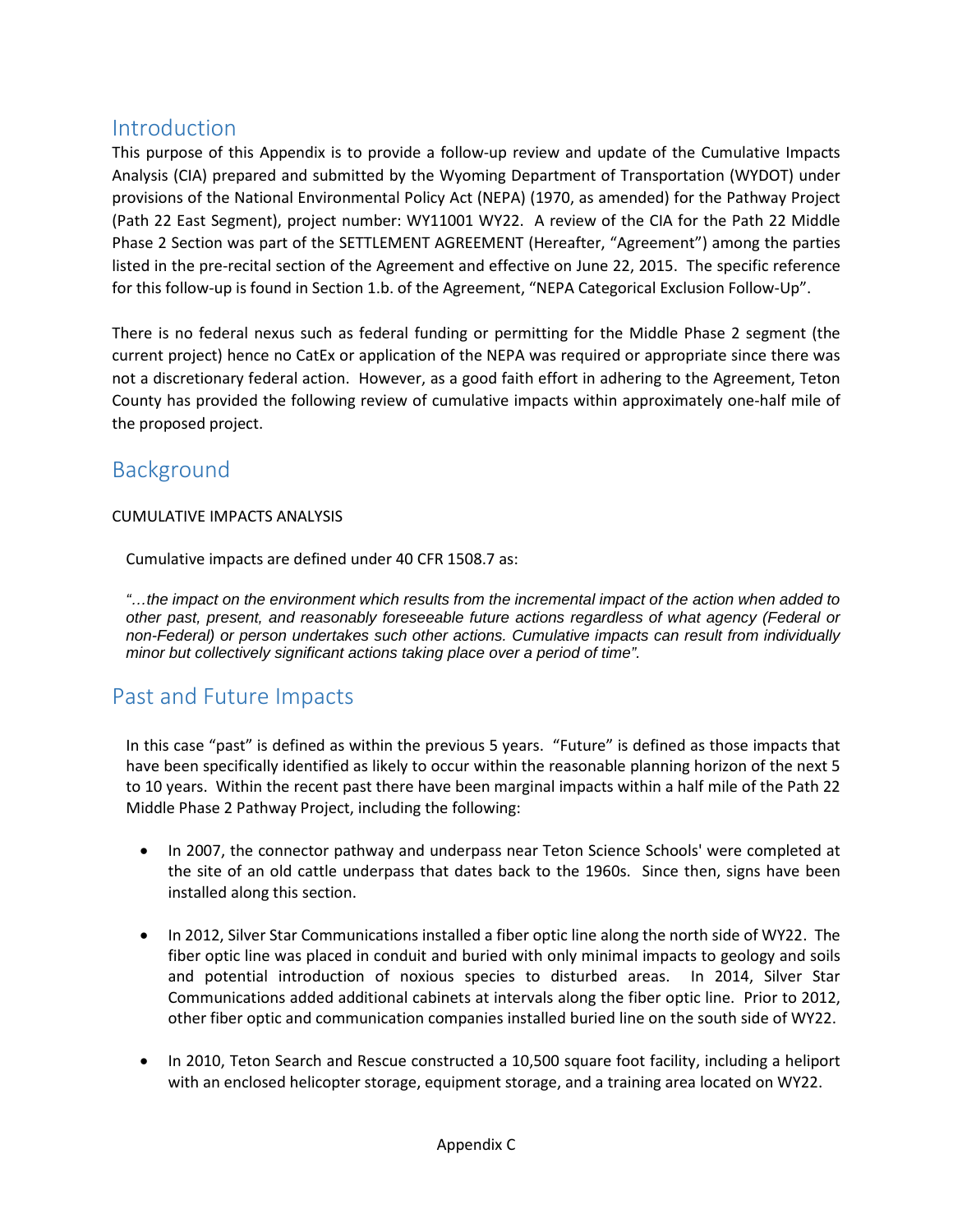- In 2014, the Spring Gulch intersection was modified to slow traffic to allow pedestrians and cyclists to safely cross Spring Gulch Road once the pathway is complete and to accommodate tractor trailers exceeding 70 feet long to make turns at that intersection. The modification of this intersection also enabled vehicles traveling south to turn right onto WY22 more efficiently. The modification of this intersection will continue through 2016 in various actions such as modifications of signals, lighting, and other associated construction activities. Some of those activities involve actions on or near the multiple-use pathway while others are adjacent to it.
- In 2014 and 2015, Lower Valley Energy Inc. installed a gas line coming up from Indian Springs primarily on the south side of WY22 near Skyline.
- Future impacts include proposed developments at the Thrifty Car Rental/Choice Meats sites, but the specifics are still under planning.
- Wyoming Department of Transportation (WYDOT) is likely to eventually expand WY22 into a four or five lane highway, but that expansion is also under long-term planning.

# Cumulative Impacts Specific to Wildlife

The Path 22 Middle Phase 2 Pathway Project will include marginal impacts to wildlife in terms of the herd units that frequent the site. However, individual animals can be affected as they cross WY22.

Construction of retaining walls (segmented/terraced sections of keystone) and fencing (safety railings) may interfere with wildlife crossings. However, as a means of mitigation the wall has been designed in segmented/terraced sections which will allow wildlife opportunities to cross the site without obstacles. The safety railing has also been reduced to three separate locations that have steep drop-offs near the pathway in order to provide public safety for users. Additionally, the current density and growth of wetland shrubs growing in close proximity to an existing fence may already inhibit, and in some areas possibly do prohibit, the crossing of ungulates into habitats south of WY22.

Occasionally, moose forage within and along the willow patches on the southern boundary of the Project site. Foraging may decline during some diurnal periods due to human use of the pathway; however, crepuscular and nocturnal use will not be affected.

Elk crucial habitat and parturition habitat could be minimally influenced by the Path 22 Middle Phase 2 Pathway Project. According to Wyoming Game and Fish (WYGF), the outer boundary of parturition habitat currently lies within The Project area. Additionally, the property to the south of the proposed pathway (Poodle Ranch) includes migration corridors and movement habitat for elk. Elk use in this area is believed to be less than mule deer with movement between neighboring buttes to the north and west of the property, East Gros Ventre Butte and/or Poodle Ranch Hay Fields and High School Hill, although individual elk could be affected in terms of avoiding the site during exceptionally active periods. However, since migration generally occurs during fall (September – November) and spring (late March – April), it is unlikely that heavy use of the proposed pathway will occur during these periods due to snow and cold temperatures. Elk whose home ranges coincide with the project area during May – September are much fewer in number that the migrating herds and can often use the affected habitat during crepuscular or nocturnal hours.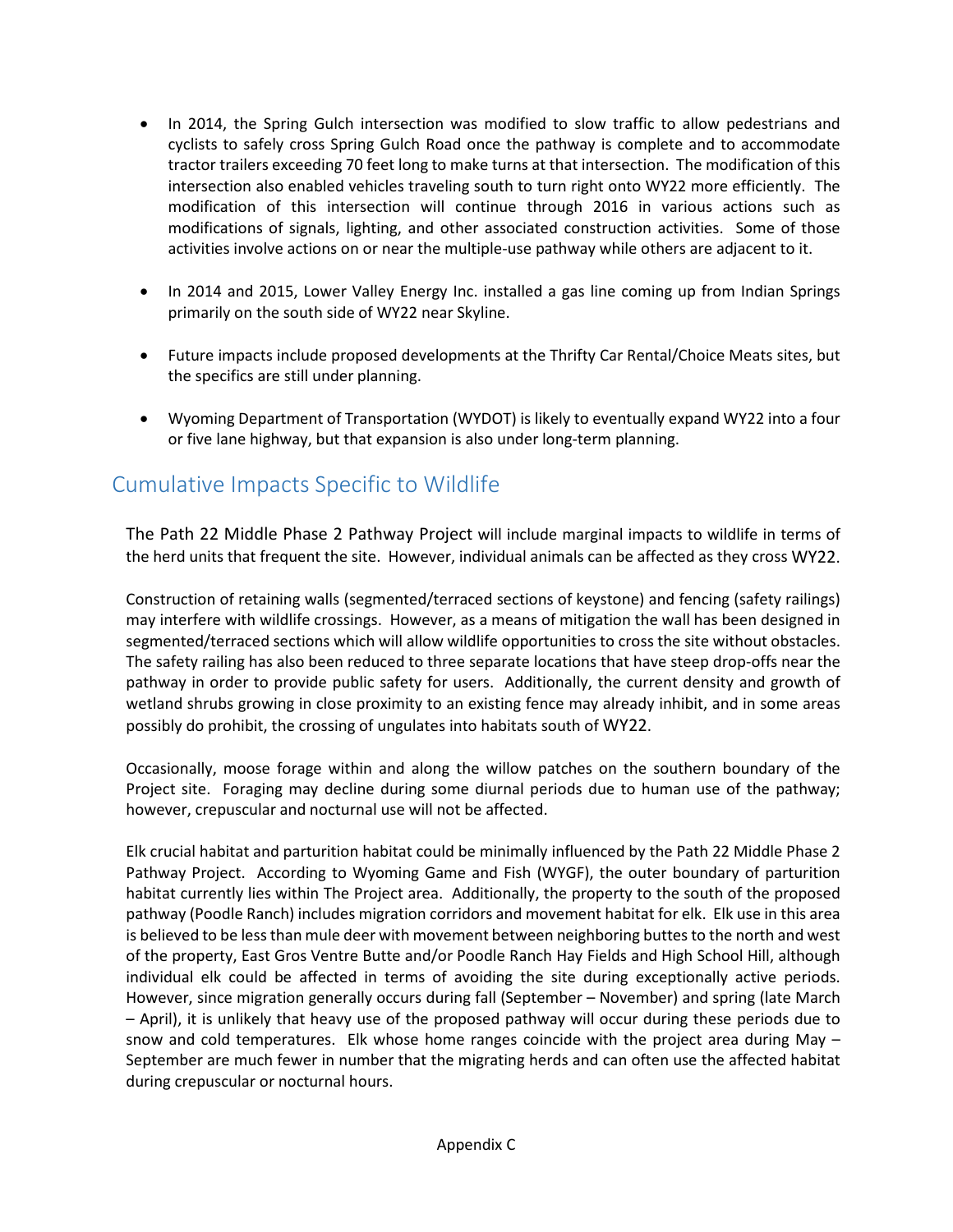The retaining walls will have minimal impact on mule deer crossings into the existing habitat south of WY22 because of the segmented retaining wall design. The eastern section of the property adjacent to East Gros Ventre Butte includes crucial mule deer winter range. The adjacent Poodle Ranch also provides crucial winter range for mule deer. During the winter and early spring months, mule deer congregate on both East Gros Ventre Butte and High School Hill. Although the pathway will reduce the foraging habitat adjacent to WY22, it will encourage deer to pass through the area rather than linger near the highway with a potential for vehicle collision.

Growth in the general Wilson, Victor, and Jackson area will lead to increased traffic on WY22 and vehicular induced wildlife mortalities. An increase in wildlife-vehicle collisions along the property could also lead to increased scavenger use, such as ravens or birds of prey which can lead to additional collisions and loss. In contrast, increased human use of the pathway could have the effect of reducing traffic volume on WY22 during snow-free months, which may help to reduce the likelihood of wildlifevehicle collisions. Additionally, this increased use of the pathway may also decrease mule deer foraging adjacent to the busy highway, reducing potential wildlife-vehicle collisions.

Amphibians such as the Columbia Spotted Frog (*Rana luteiventris*) are likely present downstream of the project area. If Best Management Practices (BMPs) are carefully followed during construction, any potential impact downstream will be reduced to a level of minor effect. The existing culvert for Spring Creek, a likely travel corridor for amphibians and reptiles, will remain in place and unaffected. Consequently, the cumulative effect for these species will not change significantly from the existing environment.

The loss of about 0.07 acre of wetlands will reduce habitat for species that require wet environments during portions or all of their life history. The loss of 0.07 acre of this habitat, particularly spread along or amongst several locations, does not significantly reduce this important habitat as evidenced by the USACE issuing a Nationwide Permit for the proposed action. It is important to note that avoiding impacts to avian wildlife will be facilitated by doing a species/nest survey of the site during April 1 – August 15.

#### Water Quality

There will be minimum impacts to water quality in Spring Creek by the construction of the Path 22 Middle Phase 2 Pathway Project. The increase in impervious surface of the bike path may result in increased storm water runoff. However, the added green space between the pathway and WY22 will serve as a buffer to reduce storm water runoff. Non-motorized traffic will have less impact on water quality than motorized traffic along WY22. During construction, storm water will be detained within 150 feet of The Project. Adverse effects of increased storm water during project construction will be controlled by installing silt fence with erosion logs along the entire southern boundary of The Project, especially near the existing culverts such as where Spring Creek crossing or diversions for irrigation exist.

Spring Creek drainage will be potentially affected by conservation, construction and operational activities upstream and downstream of The Project by possible upstream projects. About 3 miles north of The Project, the Box L Ranch property may be put under a conservation easement under the Neilson Ranch/Box L Noncontiguous Planned Residential Development (PRD). This easement would conserve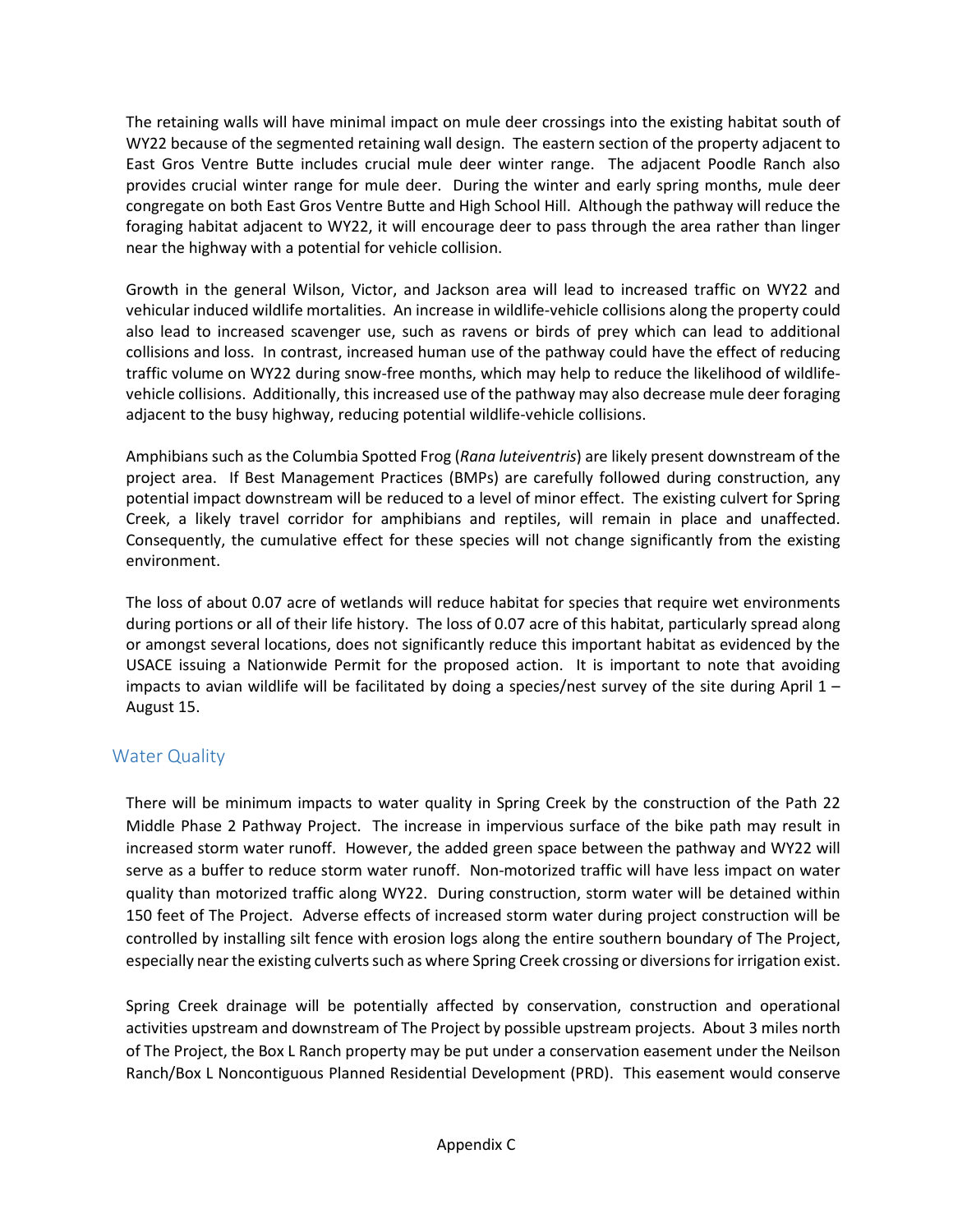the 6 naturally occurring, isolated wetlands existing on the Box L property, helping to improve water quality.

## **Wetlands**

The construction of the paved pathway with intermittently staggered retaining walls and safety railings would negatively affect approximately 3,113 square feet (0.07 acre) of scrub-shrub wetland habitat which includes 'Mesic Tall Shrub' (SWL). In addition, a small amount of 'Mesic Shrub' (SSD) and 'Natural and Introduced Grasslands' (HPG) vegetative cover types will be affected. In the past, fiber optic and other communication projects 'plowed' the fiber optic conduit into the buried communication route which, according to the USACE, is a technique that does not constitute a fill to Waters of the U.S (WOTUS). Any future plans for expanding WY22 must comply with conditions and stipulations in Section 404 of the Clean Water Act, which will include stringent avoidance and mitigation measures. Such future projects will also need to comply with other state and federal laws and regulations designed to minimize impacts to wetlands and the wildlife species that use them. All of these regulations are directed at reducing or eliminating impacts to wetlands and aquatic resources for both specific projects and cumulatively within the affected area.

### Vegetation

The negative effects of ground-disturbing activities as part of the Path 22 Middle Phase 2 Pathway Project construction could potentially create recruitment for invasive species. Similarly, past projects are required to monitor weed and pest infestations until native vegetation has taken over the site. Future projects will be required to follow those same laws, regulations, and practices in order to avoid introducing noxious weeds, and to perpetuate native vegetation wherever practicable. Other projects that have recently been completed or anticipated to be implemented are required to adhere to County standards and requirements to contain and reduce the spread of noxious weeds. This uniform effort reduces the cumulative impact regarding this concern.

## Summary

It is Pioneer's professional opinion that pathway construction within a half-mile of the Poodle Ranch will have minimal impacts on wildlife, water quality, wetlands, and vegetation. It is also Pioneer's opinion that the proposed project, when considered in total with the recently completed and potential future projects within the proposed project site, will not contribute to, nor produce a significant cumulative impact. Also, the required standards, regulations, and practices for reducing impacts to wetlands and other aquatic resources, vegetation (impacts by noxious weeds in particular), wildlife, and erosion for this project and others that preceded it or are contemplated for implementation in the future substantially reduce the potential for this project to create a significant cumulative impact to the resources affected by the pathway project.

In summary, based on review of the cumulative impacts for the Phase 2 East segment of the multi-use pathway, it is Pioneer's conclusion that none of the direct or indirect impacts associated with the